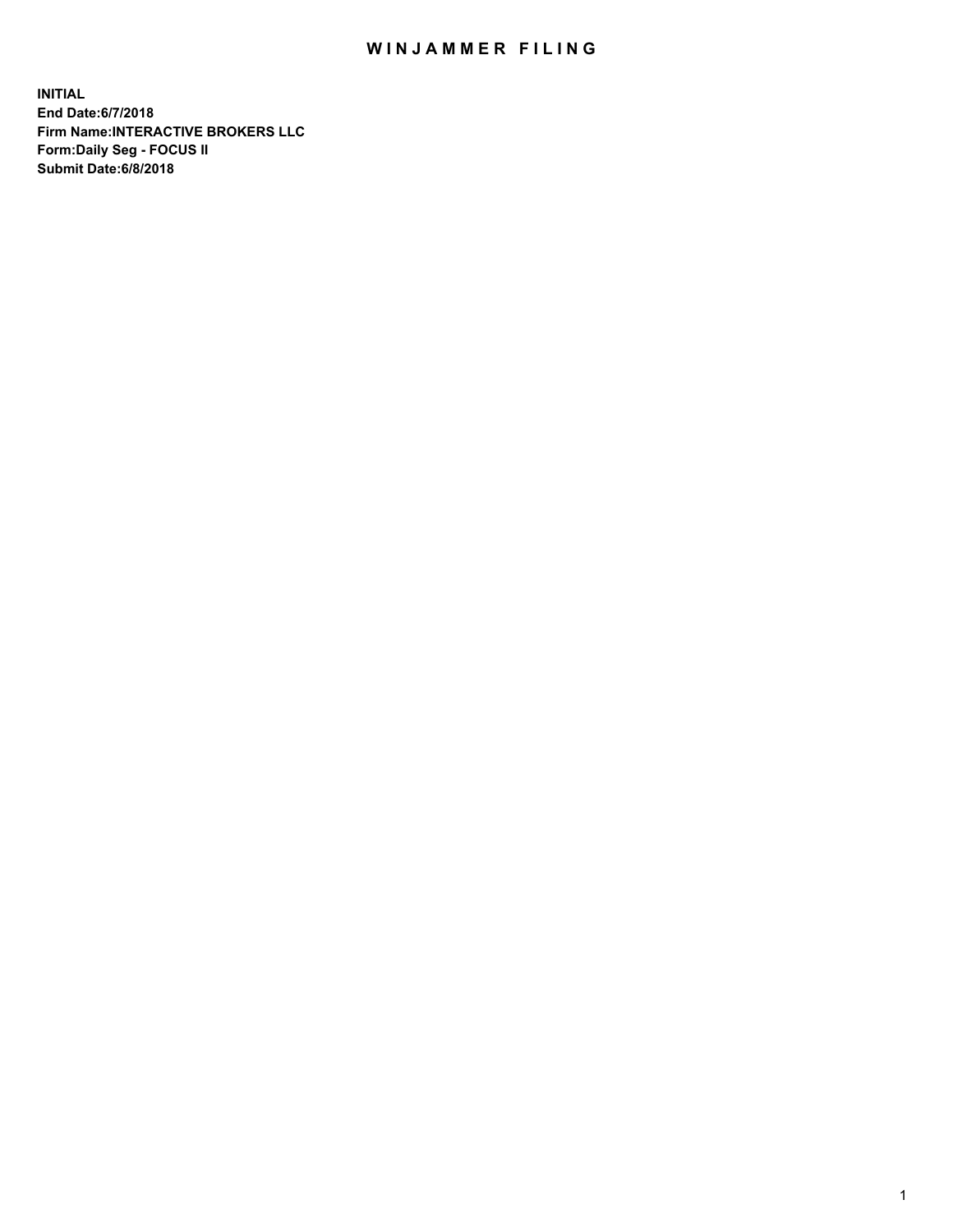## **INITIAL End Date:6/7/2018 Firm Name:INTERACTIVE BROKERS LLC Form:Daily Seg - FOCUS II Submit Date:6/8/2018 Daily Segregation - Cover Page**

| Name of Company<br><b>Contact Name</b><br><b>Contact Phone Number</b><br><b>Contact Email Address</b>                                                                                                                                                                                                                          | <b>INTERACTIVE BROKERS LLC</b><br><b>James Menicucci</b><br>203-618-8085<br>jmenicucci@interactivebrokers.c<br>om |
|--------------------------------------------------------------------------------------------------------------------------------------------------------------------------------------------------------------------------------------------------------------------------------------------------------------------------------|-------------------------------------------------------------------------------------------------------------------|
| FCM's Customer Segregated Funds Residual Interest Target (choose one):<br>a. Minimum dollar amount: ; or<br>b. Minimum percentage of customer segregated funds required:% ; or<br>c. Dollar amount range between: and; or<br>d. Percentage range of customer segregated funds required between: % and %.                       | $\overline{\mathbf{0}}$<br>0<br>155,000,000 245,000,000<br>00                                                     |
| FCM's Customer Secured Amount Funds Residual Interest Target (choose one):<br>a. Minimum dollar amount: ; or<br>b. Minimum percentage of customer secured funds required:%; or<br>c. Dollar amount range between: and; or<br>d. Percentage range of customer secured funds required between: % and %.                          | $\overline{\mathbf{0}}$<br>0<br>80,000,000 120,000,000<br>0 <sub>0</sub>                                          |
| FCM's Cleared Swaps Customer Collateral Residual Interest Target (choose one):<br>a. Minimum dollar amount: ; or<br>b. Minimum percentage of cleared swaps customer collateral required:% ; or<br>c. Dollar amount range between: and; or<br>d. Percentage range of cleared swaps customer collateral required between:% and%. | $\overline{\mathbf{0}}$<br>$\underline{\mathbf{0}}$<br>0 <sub>0</sub><br>0 <sub>0</sub>                           |

Attach supporting documents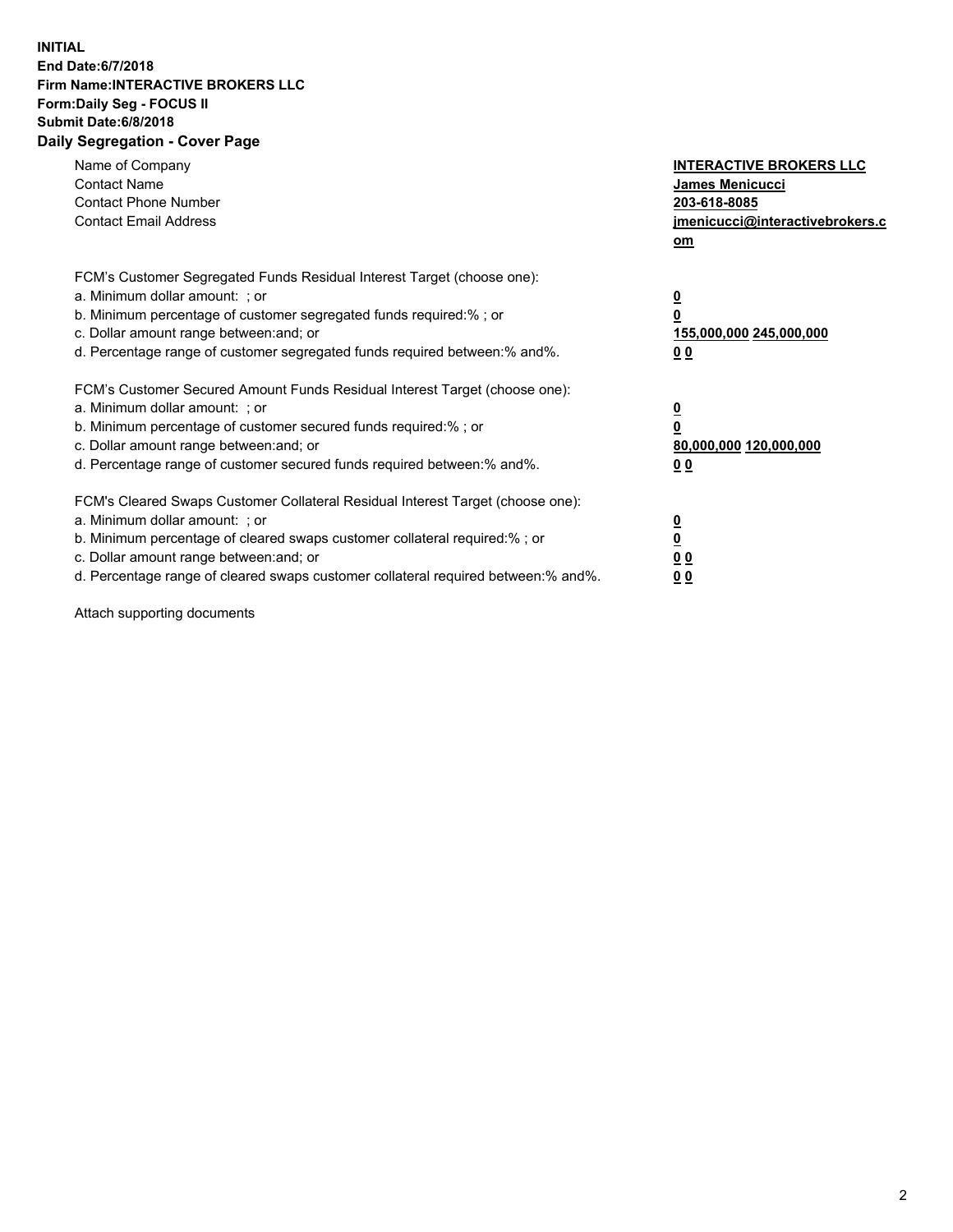## **INITIAL End Date:6/7/2018 Firm Name:INTERACTIVE BROKERS LLC Form:Daily Seg - FOCUS II Submit Date:6/8/2018 Daily Segregation - Secured Amounts**

|     | Foreign Futures and Foreign Options Secured Amounts                                         |                                                |
|-----|---------------------------------------------------------------------------------------------|------------------------------------------------|
|     | Amount required to be set aside pursuant to law, rule or regulation of a foreign            | $0$ [7305]                                     |
|     | government or a rule of a self-regulatory organization authorized thereunder                |                                                |
| 1.  | Net ledger balance - Foreign Futures and Foreign Option Trading - All Customers             |                                                |
|     | A. Cash                                                                                     | 448,254,597 [7315]                             |
|     | B. Securities (at market)                                                                   | $0$ [7317]                                     |
| 2.  | Net unrealized profit (loss) in open futures contracts traded on a foreign board of trade   | 5,661,283 [7325]                               |
| 3.  | Exchange traded options                                                                     |                                                |
|     | a. Market value of open option contracts purchased on a foreign board of trade              | 263,172 [7335]                                 |
|     | b. Market value of open contracts granted (sold) on a foreign board of trade                | -74,458 [7337]                                 |
| 4.  | Net equity (deficit) (add lines 1.2. and 3.)                                                | 454,104,594 [7345]                             |
| 5.  | Account liquidating to a deficit and account with a debit balances - gross amount           | 3,489 [7351]                                   |
|     | Less: amount offset by customer owned securities                                            | 0 [7352] 3,489 [7354]                          |
| 6.  | Amount required to be set aside as the secured amount - Net Liquidating Equity              | 454,108,083 [7355]                             |
|     | Method (add lines 4 and 5)                                                                  |                                                |
| 7.  |                                                                                             |                                                |
|     | Greater of amount required to be set aside pursuant to foreign jurisdiction (above) or line | 454,108,083 [7360]                             |
|     | 6.                                                                                          |                                                |
|     | FUNDS DEPOSITED IN SEPARATE REGULATION 30.7 ACCOUNTS                                        |                                                |
| 1.  | Cash in banks                                                                               |                                                |
|     | A. Banks located in the United States                                                       | 93,250,501 [7500]                              |
|     | B. Other banks qualified under Regulation 30.7                                              | 0 [7520] 93,250,501 [7530]                     |
| 2.  | Securities                                                                                  |                                                |
|     | A. In safekeeping with banks located in the United States                                   | 371,616,702 [7540]                             |
|     | B. In safekeeping with other banks qualified under Regulation 30.7                          | 0 [7560] 371,616,702 [7570]                    |
| 3.  | Equities with registered futures commission merchants                                       |                                                |
|     | A. Cash                                                                                     | $0$ [7580]                                     |
|     | <b>B.</b> Securities                                                                        | $0$ [7590]                                     |
|     | C. Unrealized gain (loss) on open futures contracts                                         | $0$ [7600]                                     |
|     | D. Value of long option contracts                                                           | $0$ [7610]                                     |
|     | E. Value of short option contracts                                                          | 0 [7615] 0 [7620]                              |
| 4.  | Amounts held by clearing organizations of foreign boards of trade                           |                                                |
|     | A. Cash                                                                                     | $0$ [7640]                                     |
|     | <b>B.</b> Securities                                                                        | $0$ [7650]                                     |
|     | C. Amount due to (from) clearing organization - daily variation                             | $0$ [7660]                                     |
|     | D. Value of long option contracts                                                           | $0$ [7670]                                     |
|     | E. Value of short option contracts                                                          | 0 [7675] 0 [7680]                              |
| 5.  | Amounts held by members of foreign boards of trade                                          |                                                |
|     | A. Cash                                                                                     | 111,657,869 [7700]                             |
|     | <b>B.</b> Securities                                                                        | $0$ [7710]                                     |
|     | C. Unrealized gain (loss) on open futures contracts                                         | $-1,696,839$ [7720]                            |
|     | D. Value of long option contracts                                                           | 263,172 [7730]                                 |
|     | E. Value of short option contracts                                                          | <mark>-74,458</mark> [7735] 110,149,744 [7740] |
| 6.  | Amounts with other depositories designated by a foreign board of trade                      | 0 [7760]                                       |
| 7.  | Segregated funds on hand                                                                    | $0$ [7765]                                     |
| 8.  | Total funds in separate section 30.7 accounts                                               | 575,016,947 [7770]                             |
| 9.  | Excess (deficiency) Set Aside for Secured Amount (subtract line 7 Secured Statement         | 120,908,864 [7380]                             |
|     | Page 1 from Line 8)                                                                         |                                                |
| 10. | Management Target Amount for Excess funds in separate section 30.7 accounts                 | 80,000,000 [7780]                              |
| 11. | Excess (deficiency) funds in separate 30.7 accounts over (under) Management Target          | 40,908,864 [7785]                              |
|     |                                                                                             |                                                |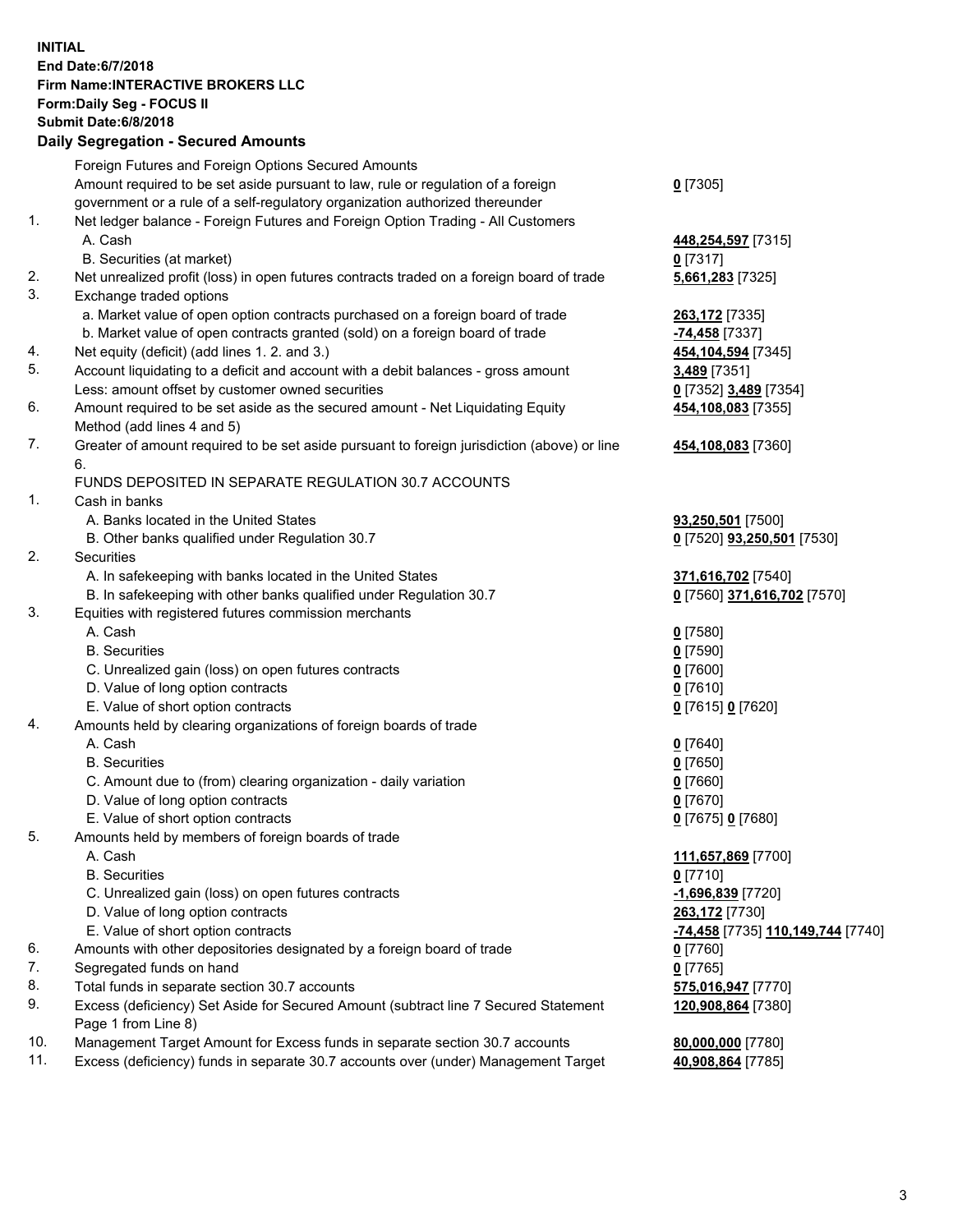**INITIAL End Date:6/7/2018 Firm Name:INTERACTIVE BROKERS LLC Form:Daily Seg - FOCUS II Submit Date:6/8/2018 Daily Segregation - Segregation Statement** SEGREGATION REQUIREMENTS(Section 4d(2) of the CEAct) 1. Net ledger balance A. Cash **4,083,707,569** [7010] B. Securities (at market) **0** [7020] 2. Net unrealized profit (loss) in open futures contracts traded on a contract market **24,070,214** [7030] 3. Exchange traded options A. Add market value of open option contracts purchased on a contract market **169,369,822** [7032] B. Deduct market value of open option contracts granted (sold) on a contract market **-189,285,328** [7033] 4. Net equity (deficit) (add lines 1, 2 and 3) **4,087,862,277** [7040] 5. Accounts liquidating to a deficit and accounts with debit balances - gross amount **189,268** [7045] Less: amount offset by customer securities **0** [7047] **189,268** [7050] 6. Amount required to be segregated (add lines 4 and 5) **4,088,051,545** [7060] FUNDS IN SEGREGATED ACCOUNTS 7. Deposited in segregated funds bank accounts A. Cash **604,563,893** [7070] B. Securities representing investments of customers' funds (at market) **2,598,575,950** [7080] C. Securities held for particular customers or option customers in lieu of cash (at market) **0** [7090] 8. Margins on deposit with derivatives clearing organizations of contract markets A. Cash **22,976,940** [7100] B. Securities representing investments of customers' funds (at market) **1,087,378,919** [7110] C. Securities held for particular customers or option customers in lieu of cash (at market) **0** [7120] 9. Net settlement from (to) derivatives clearing organizations of contract markets **-5,540,471** [7130] 10. Exchange traded options A. Value of open long option contracts **169,252,621** [7132] B. Value of open short option contracts **-189,207,292** [7133] 11. Net equities with other FCMs A. Net liquidating equity **0** [7140] B. Securities representing investments of customers' funds (at market) **0** [7160] C. Securities held for particular customers or option customers in lieu of cash (at market) **0** [7170] 12. Segregated funds on hand **0** [7150] 13. Total amount in segregation (add lines 7 through 12) **4,288,000,560** [7180] 14. Excess (deficiency) funds in segregation (subtract line 6 from line 13) **199,949,015** [7190] 15. Management Target Amount for Excess funds in segregation **155,000,000** [7194]

16. Excess (deficiency) funds in segregation over (under) Management Target Amount Excess

**44,949,015** [7198]